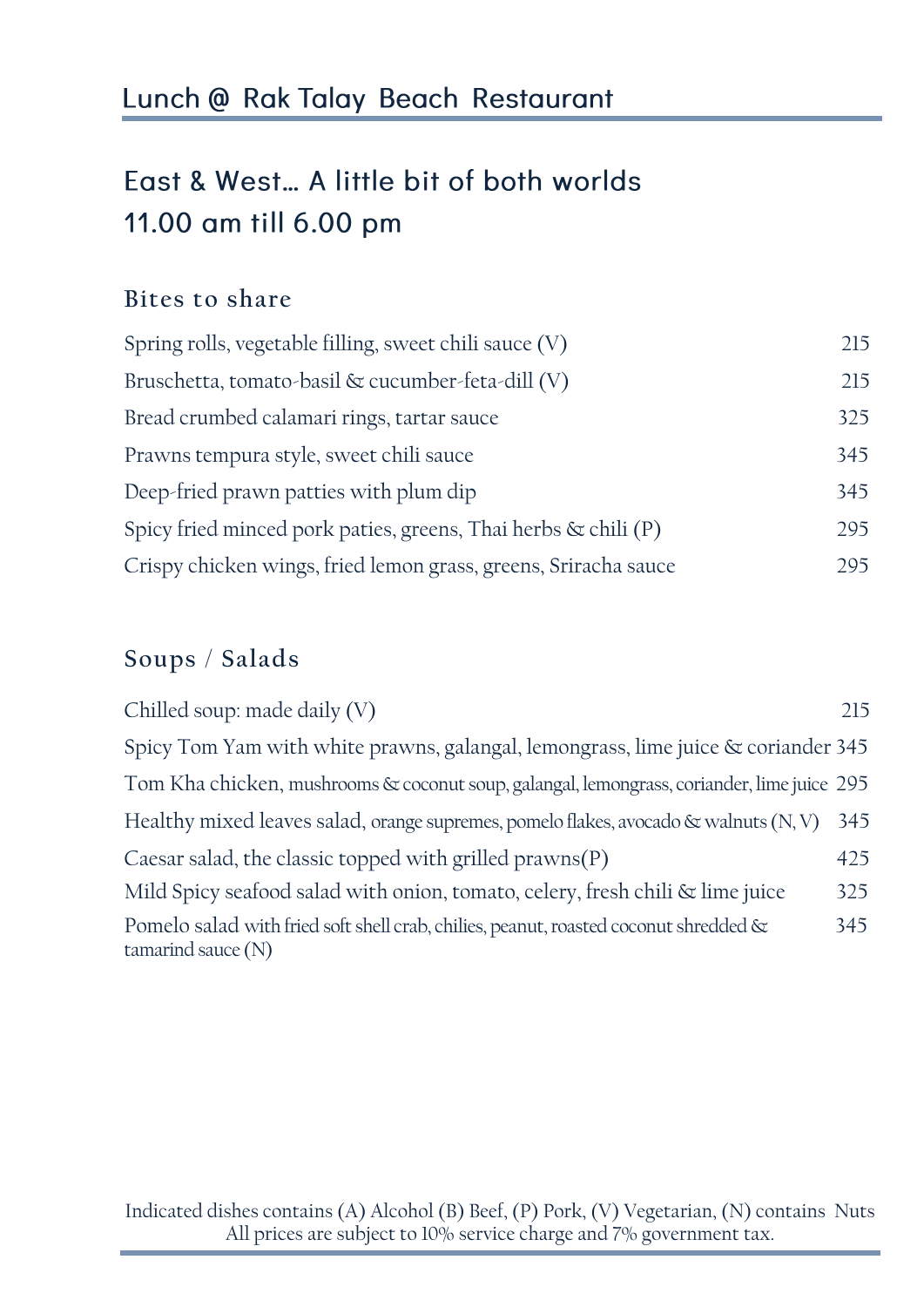## Lunch @ Rak Talay Beach Restaurant

### **Snacks / Rice / Pizza / Noodles**

| BLT, bacon, lettuce, tomato $\&$ fried egg (P)                                                 | 295 |
|------------------------------------------------------------------------------------------------|-----|
| Wrap with grilled vegetables filling $(V)$                                                     | 265 |
| Pizza Veggie, avocado, cherry tomatoes, bell pepper, mushrooms (V)                             | 295 |
| Pizza Diavola, tomato sauce, mozzarella, spicy salami, oregano (P)                             | 335 |
| Spaghetti aglio e olio, roasted chilies, $\&$ pan-fried prawns (A)                             | 495 |
| Penne primavera with vegetables $(V)$                                                          | 325 |
| Linguine with clams, white wine, tomato $\&$ basil (A)                                         | 395 |
| Phad Thai stir fried noodles with egg, dried shrimps, chives, bean sprouts - chicken or prawns | 355 |
| Pineapple fried rice, egg, raising, cashew nuts, curry powder - chicken or prawns (N) 325      |     |
| Thai fried rice with crab or prawns, egg, fried shallots                                       | 315 |
| Seafood fried rice with green curry paste, hot basil, chilies & pea eggplants                  | 325 |
| Pad see iew stir fried noodles with chicken or pork in black soya sauce & vegetables           | 275 |
| Wok fried flat noodles with vegetable and tofu $(V)$                                           | 235 |